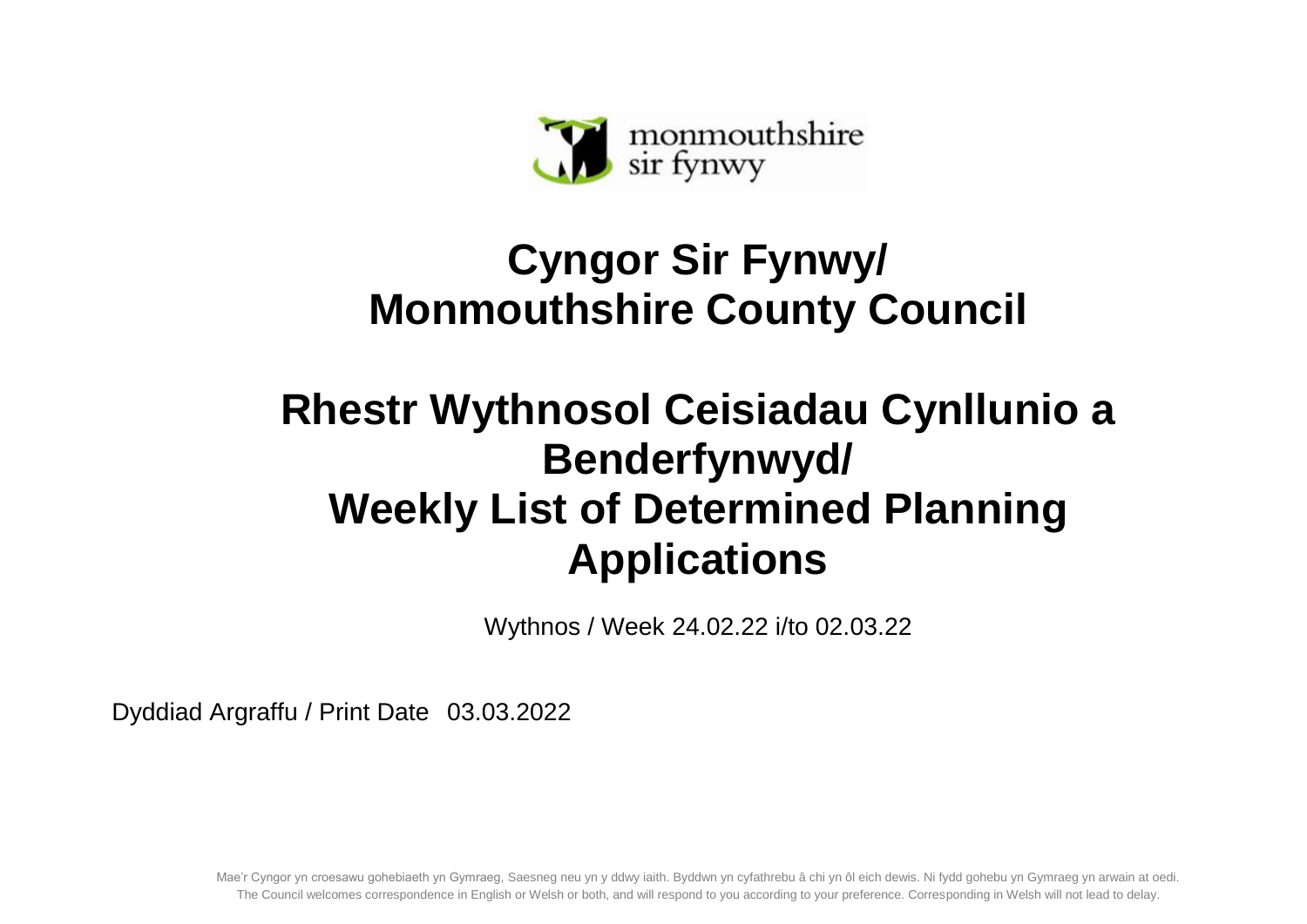| <b>Ward/Ward</b>                                                                                            | <b>Rhif Cais/</b><br><b>Application</b><br><b>Number</b> | Disgrifia d o'r<br>Datblygiad/<br><b>Development</b><br><b>Description</b>                                                                                                                          | <b>Cyfeiriad Safle/</b><br><b>Site Address</b>                                                                     | Penderfyniad/<br><b>Decision</b> | Dyddiad y<br>Penderfyniad/<br><b>Decision Date</b> | <b>Lefel Penderfyniad/</b><br><b>Decision Level</b> |
|-------------------------------------------------------------------------------------------------------------|----------------------------------------------------------|-----------------------------------------------------------------------------------------------------------------------------------------------------------------------------------------------------|--------------------------------------------------------------------------------------------------------------------|----------------------------------|----------------------------------------------------|-----------------------------------------------------|
| <b>Crucorney</b><br>Plwyf/ Parish:<br>Crucorney<br>Community<br>Council                                     | DM/2021/00846                                            | Change of Use from C1<br>Hotel to C3 Residential<br>for the creation of x4<br>Dwellings together with<br>external additions and<br>alterations, internal<br>layout changes and<br>associated works. | The Park Hotel<br>Penbidwal Lane<br>Penbidwal<br>Pandy<br>Abergavenny<br>Monmouthshire<br>NP78DS                   | Approve                          | 25.02.2022                                         | <b>Delegated Officer</b>                            |
| <b>Llantilio</b><br><b>Crossenny</b><br>Plwyf/ Parish:<br>Llantilio<br>Crossenny<br>Community<br>Council    | DM/2021/01736                                            | Change of use from<br>agricultural land for small<br>glamping pod site<br>(three).                                                                                                                  | Peartree Cottage<br>Danygraig Road<br><b>Bont</b><br>Llangattock Lingoed<br>Abergavenny<br>Monmouthshire<br>NP78NU | Approve                          | 25.02.2022                                         | <b>Delegated Officer</b>                            |
| <b>Llantilio</b><br><b>Crossenny</b><br>Plwyf/ Parish:<br>Llangattock<br>Vibon Avel<br>Community<br>Council | DM/2022/00065                                            | Demolition of existing<br>garage. Proposed<br>replacement garage with<br>new garden room.                                                                                                           | <b>Llyffant Neuadd</b><br><b>Tregate Road</b><br>St Maughans<br>Monmouth<br>Monmouthshire<br><b>NP25 5QQ</b>       | Approve                          | 02.03.2022                                         | <b>Delegated Officer</b>                            |
| <b>Llanover</b><br>Plwyf/ Parish:<br>Llanover<br>Community<br>Council                                       | DM/2021/01722                                            | Conversion of existing<br>garage/office into holiday<br>let.                                                                                                                                        | Little Acre Farm<br>Church Lane<br>Llandewi Rhydderch<br>Abergavenny<br>Monmouthshire<br>NP7 9TG                   | Approve                          | 28.02.2022                                         | <b>Delegated Officer</b>                            |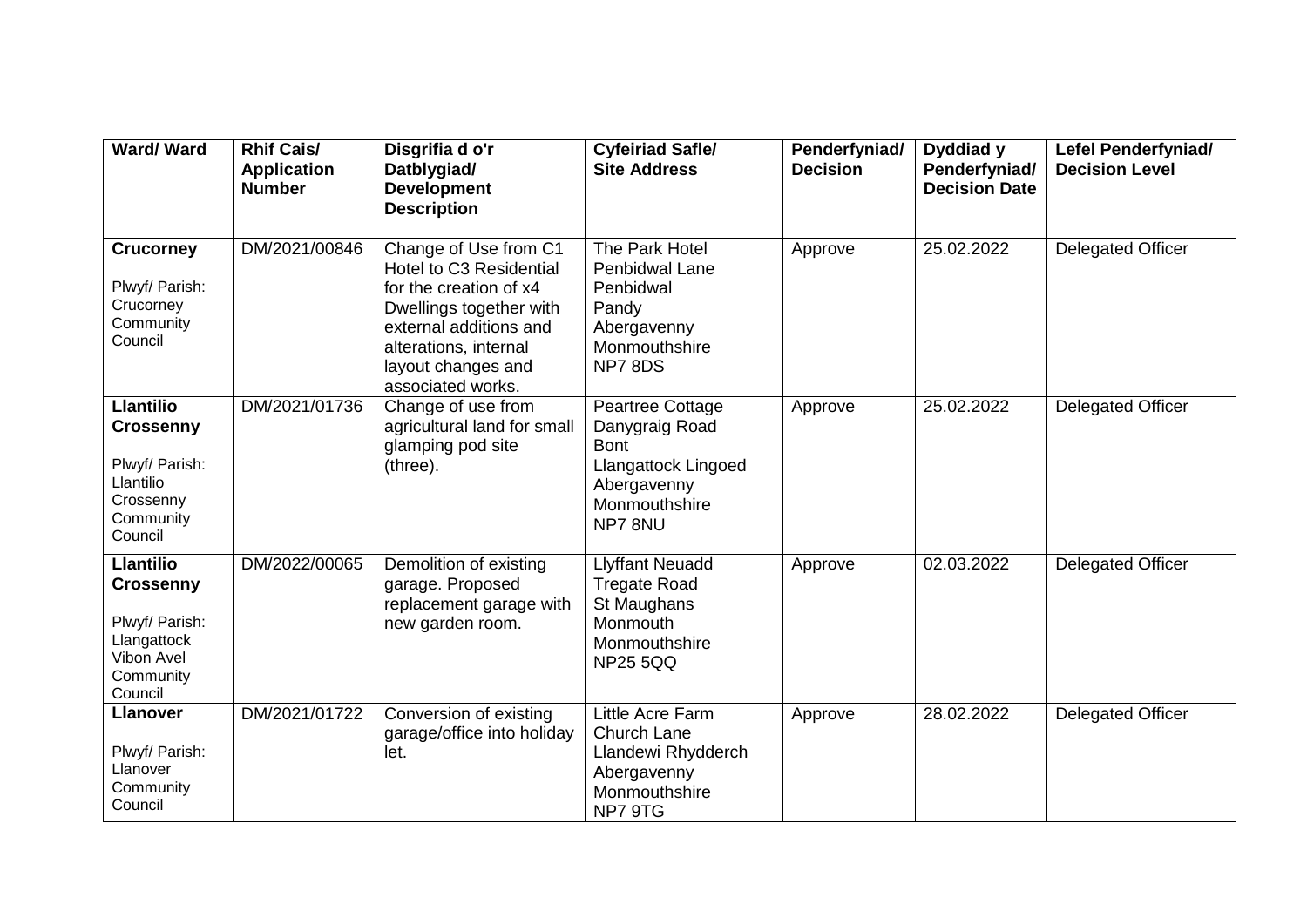| <b>Llanover</b><br>Plwyf/ Parish:<br>Llanarth<br>Community<br>Council                                | DM/2021/01824 | Re-cladding of existing<br>agricultural building.<br>Demolition of holiday let<br>and erection of garage<br>and car port.        | <b>Court Windermere</b><br><b>Thornbury Road</b><br><b>Bettws Newydd</b><br><b>Usk</b><br><b>NP15 1JY</b>                       | Approve                  | 28.02.2022 | <b>Delegated Officer</b> |
|------------------------------------------------------------------------------------------------------|---------------|----------------------------------------------------------------------------------------------------------------------------------|---------------------------------------------------------------------------------------------------------------------------------|--------------------------|------------|--------------------------|
| <b>Llanbadoc</b><br>Plwyf/ Parish:<br>Llanbadoc<br>Community<br>Council                              | DM/2022/00106 | Proposed single storey<br>extension to rear of<br>building (amendment to<br>DM/2021/01589)                                       | 1 Alexandra Place<br>A472 Pantypwyddyn<br>Farm To Little Henrhiw<br>Monkswood<br><b>Usk</b><br>Monmouthshire<br><b>NP15 1QJ</b> | Approve                  | 01.03.2022 | Delegated Officer        |
| <b>Llanbadoc</b><br>Plwyf/ Parish:<br>Llanbadoc<br>Community<br>Council                              | DM/2022/00189 | Implementation of a 15m<br>telecommunication tower<br>(excluding antennas) at<br>the centre of the BAE<br>Systems Glascoed site. | <b>B A E Systems</b><br>Glascoed<br><b>Rof Glascoed Access</b><br>Monkswood<br>Monmouthshire<br><b>NP15 1XL</b>                 | Approve                  | 01.03.2022 | Delegated Officer        |
| Raglan<br>Plwyf/ Parish:<br>Raglan<br>Community<br>Council                                           | DM/2021/01353 | Discharge of condition 8<br>(Surface water drainage)<br>for planning application<br>DM/2019/02052.                               | Raglan Parc Lodge<br><b>Golf Club</b><br><b>Station Road</b><br>Raglan<br><b>Usk</b><br>Monmouthshire<br><b>NP15 2ER</b>        | Approve                  | 02.03.2022 | <b>Delegated Officer</b> |
| <b>Trellech</b><br><b>United</b><br>Plwyf/ Parish:<br><b>Trellech United</b><br>Community<br>Council | DM/2021/01355 | <b>Proposed New Dwelling</b><br>within the curtilage of<br>Croes Faen Bungalow.                                                  | Croes Faen Bungalow<br>Pentwyn Lane<br>Penallt<br>Monmouth<br>Monmouthshire<br><b>NP25 4SF</b>                                  | Application<br>Withdrawn | 01.03.2022 | <b>Delegated Officer</b> |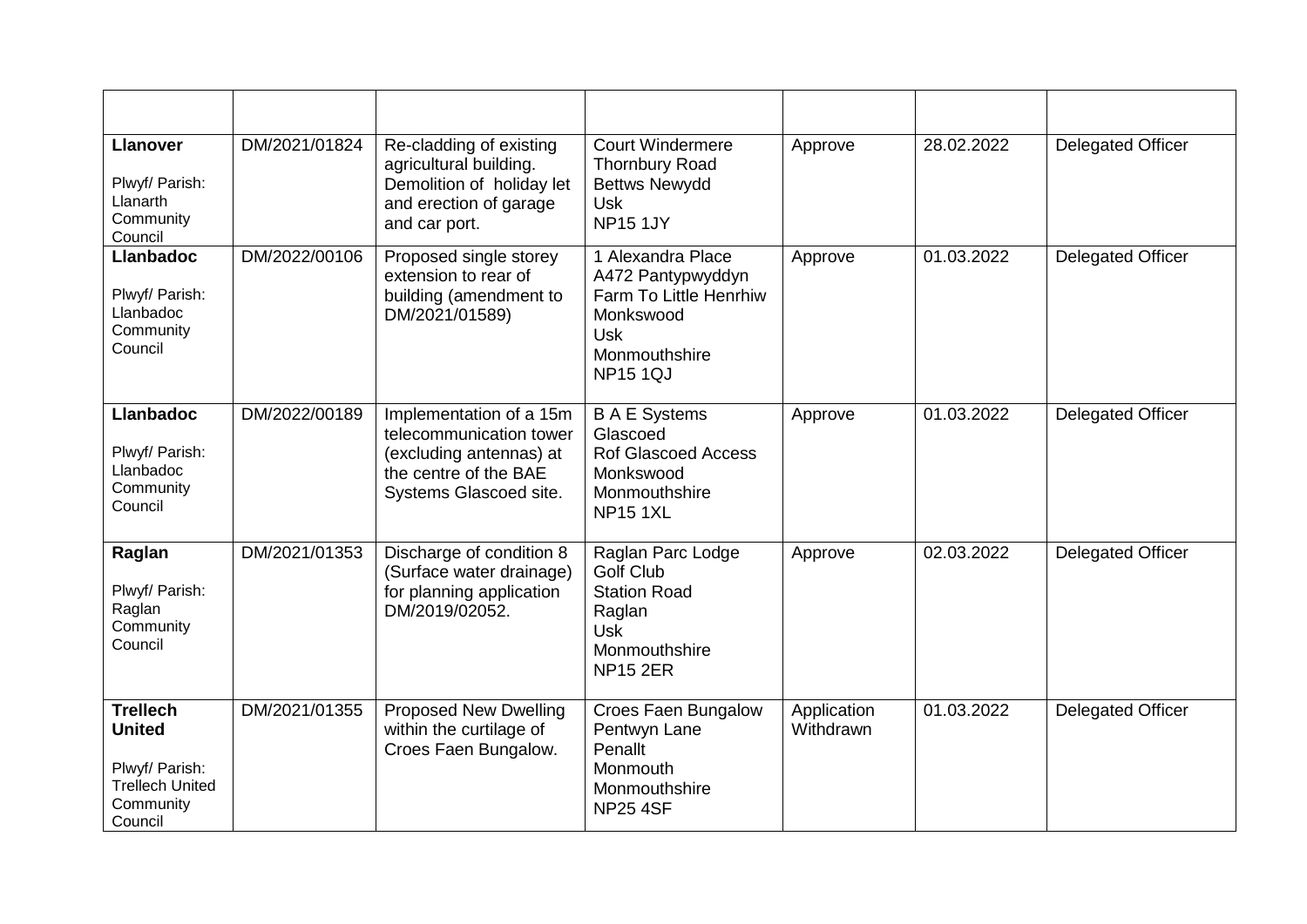| <b>Usk</b><br>Plwyf/ Parish:<br>Usk Town<br>Council                                   | DM/2022/00074 | Works to trees<br>T1, T2, T3, T4, T7.                                                                                            | Castle Vale<br>28 Porthycarne Street<br><b>Usk</b><br>Monmouthshire<br><b>NP15 1RZ</b>                   | Approve | 02.03.2022 | <b>Delegated Officer</b>  |
|---------------------------------------------------------------------------------------|---------------|----------------------------------------------------------------------------------------------------------------------------------|----------------------------------------------------------------------------------------------------------|---------|------------|---------------------------|
| Llangybi<br>Fawr<br>Plwyf/ Parish:<br><b>Llantrisant Fawr</b><br>Community<br>Council | DM/2022/00294 | Installation of 6no. bi-fold<br>doors with structural<br>alterations for larger<br>windows. 2no. windows<br>to rear of property. | <b>Whitebarn House</b><br>Llantrisant<br>Usk<br><b>NP15 1LU</b>                                          | Approve | 28.02.2022 | <b>Delegated Officer</b>  |
| <b>St Arvans</b><br>Plwyf/ Parish:<br>Tintern<br>Community<br>Council                 | DM/2021/01416 | Proposed installation of<br>2no. shower/toilet blocks,<br>to serve site visitors and<br>nearby camp site.                        | <b>Old Station</b><br>Tintern<br>Chepstow<br><b>NP167NX</b>                                              | Approve | 02.03.2022 | <b>Committee Decision</b> |
| <b>St Arvans</b><br>Plwyf/ Parish:<br>Tintern<br>Community<br>Council                 | DM/2022/00231 | Installing PV panels on<br>our roof is in alignment<br>with planning and<br>government policy.                                   | Parva Barns<br>A466 Wye Valley Hotel<br>To Catchmays Court<br>Tintern<br>Monmouthshire<br><b>NP166SQ</b> | Approve | 24.02.2022 | <b>Delegated Officer</b>  |
| <b>Rogiet</b><br>Plwyf/ Parish:<br>Rogiet<br>Community<br>Council                     | DM/2021/02023 | First floor side extension<br>with drive through under.                                                                          | 40 Crossway<br>Rogiet<br>Caldicot<br>Monmouthshire<br><b>NP26 3SJ</b>                                    | Approve | 01.03.2022 | <b>Delegated Officer</b>  |
| <b>Caldicot</b><br><b>Castle</b><br>Plwyf/ Parish:                                    | DM/2021/02020 | 2 storey side extension,<br>single storey rear<br>extension and first floor<br>dormer extension to the                           | 1 Wentwood View<br>Caldicot<br>Monmouthshire<br><b>NP26 4QG</b>                                          | Approve | 24.02.2022 | <b>Delegated Officer</b>  |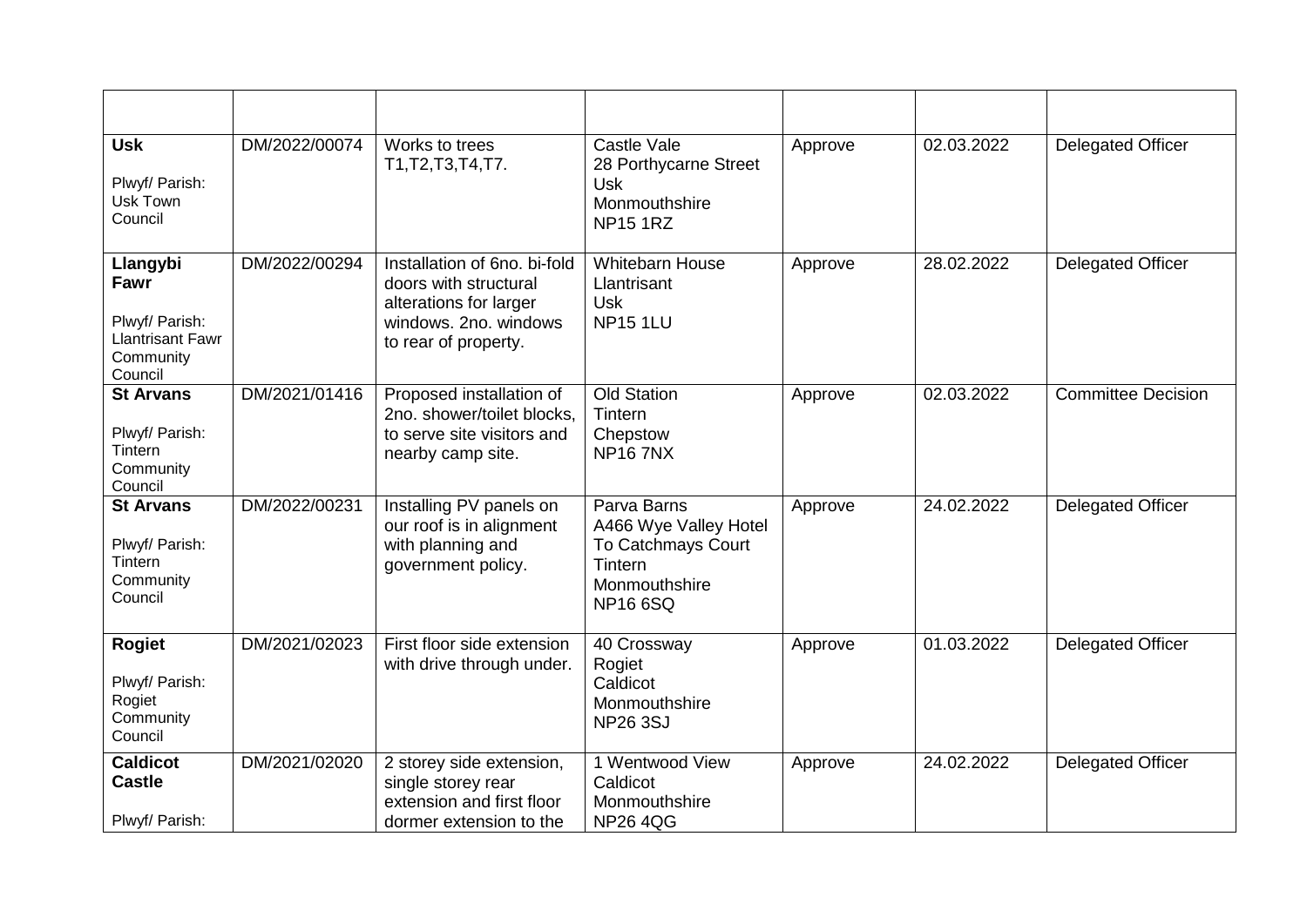| Caldicot Town<br>Council                                                                   |               | front.                                                                                                                                                                                                                                                                                        |                                                                                                      |         |            |                          |
|--------------------------------------------------------------------------------------------|---------------|-----------------------------------------------------------------------------------------------------------------------------------------------------------------------------------------------------------------------------------------------------------------------------------------------|------------------------------------------------------------------------------------------------------|---------|------------|--------------------------|
| <b>Severn</b><br>Plwyf/ Parish:<br><b>Caldicot Town</b><br>Council                         | DM/2021/00892 | Erection of 2no. two-<br>storey detached houses<br>with garages and<br>associated access in part<br>of the rear garden.                                                                                                                                                                       | <b>Prospect House</b><br>72 Chepstow Road<br>Caldicot<br>Monmouthshire<br><b>NP26 4HZ</b>            | Approve | 02.03.2022 | <b>Delegated Panel</b>   |
| <b>Castle</b><br>Plwyf/ Parish:<br>Abergavenny<br><b>Town Council</b>                      | DM/2021/00723 | Proposed single storey<br>rear house extension.                                                                                                                                                                                                                                               | 26 Maes Y Llarwydd<br>Abergavenny<br>Monmouthshire<br>NP7 5LQ                                        | Approve | 01.03.2022 | <b>Delegated Officer</b> |
| <b>Dixton With</b><br><b>Osbaston</b><br>Plwyf/ Parish:<br>Monmouth<br><b>Town Council</b> | DM/2022/00028 | Single storey rear<br>extension.                                                                                                                                                                                                                                                              | 12 Lancaster Way<br>Osbaston<br>Monmouth<br>Monmouthshire<br><b>NP25 3BE</b>                         | Approve | 02.03.2022 | <b>Delegated Officer</b> |
| <b>Green Lane</b><br>Plwyf/ Parish:<br><b>Caldicot Town</b><br>Council                     | DM/2022/00042 | Knock down existing old<br>porch & replace with new<br>improved porch.                                                                                                                                                                                                                        | 148 Castle Lea<br>Caldicot<br>Monmouthshire<br><b>NP264HS</b>                                        | Approve | 24.02.2022 | <b>Delegated Officer</b> |
| <b>Mill</b><br>Plwyf/ Parish:<br>Magor With<br>Undy<br>Community<br>Council                | DM/2021/01035 | Discharge of planning<br>conditions attached to<br>planning reference<br>DM/2020/00103:<br>Condition 3 (Landscape<br>Maintenance Plan).<br>Condition 4<br>(Environmental<br>Management Plan).<br>Condition 5 (Lighting<br>Design Strategy for<br>Biodiversity) and<br>Condition 6 (an updated | <b>Magor Brewery</b><br><b>Newport Road</b><br>Magor<br>Caldicot<br>Monmouthshire<br><b>NP26 3RA</b> | Approve | 25.02.2022 | <b>Delegated Officer</b> |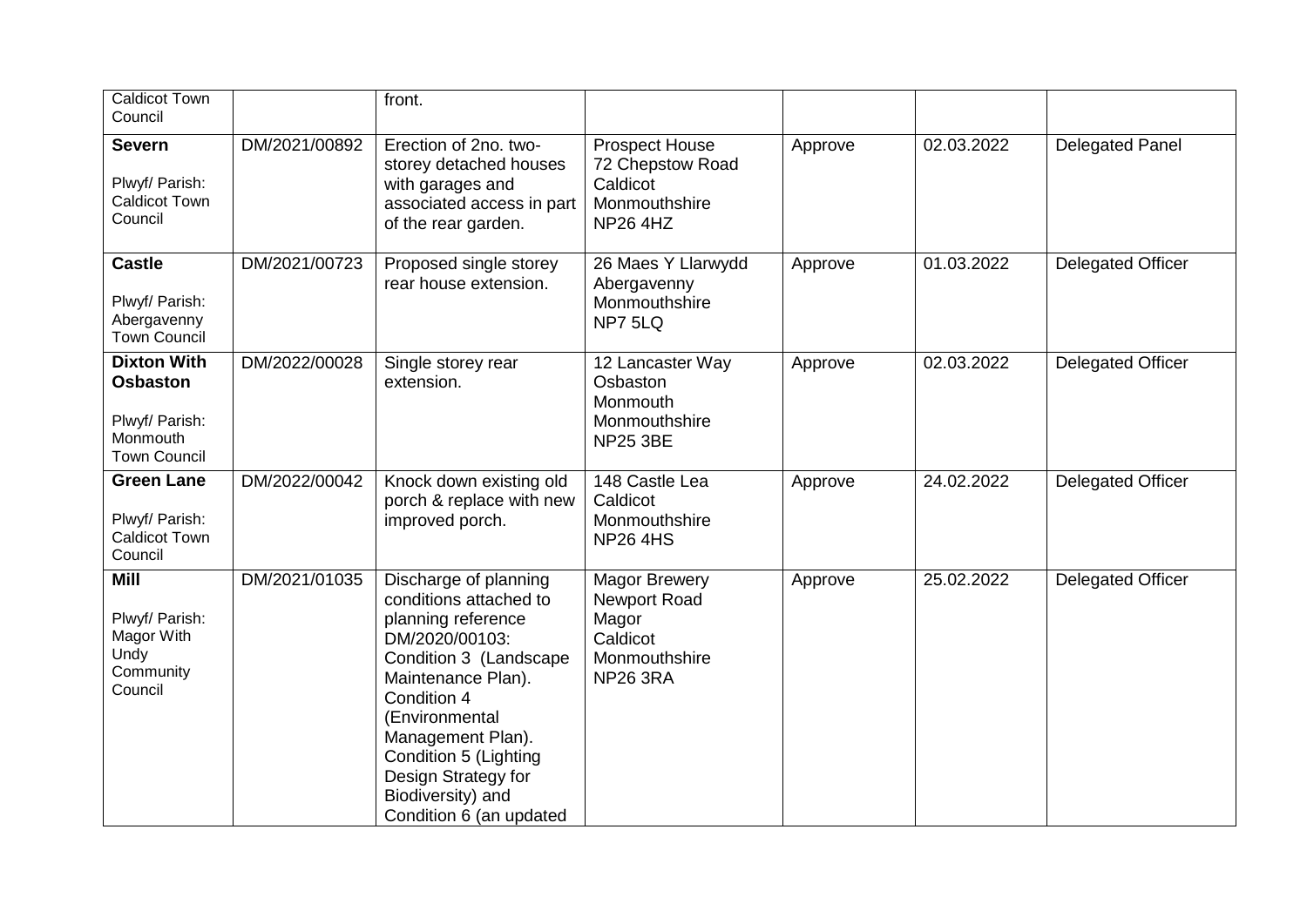| <b>Mill</b><br>Plwyf/ Parish:<br>Magor With<br>Undy<br>Community<br>Council | DM/2021/01489 | Green Infrastructure<br>Management Plan for the<br>whole Inbev complex).<br>Erection of small<br>commercial starter unit<br>for B2/B8 uses in<br>conjunction with the<br>existing commercial units<br>onsite.                                                                                                                                                                                                         | Magor Pill Farm<br>Whitewall<br>Magor<br>Caldicot<br>Monmouthshire<br><b>NP26 3EE</b>         | Approve | 02.03.2022 | <b>Delegated Officer</b> |
|-----------------------------------------------------------------------------|---------------|-----------------------------------------------------------------------------------------------------------------------------------------------------------------------------------------------------------------------------------------------------------------------------------------------------------------------------------------------------------------------------------------------------------------------|-----------------------------------------------------------------------------------------------|---------|------------|--------------------------|
| <b>Mill</b><br>Plwyf/ Parish:<br>Magor With<br>Undy<br>Community<br>Council | DM/2021/01717 | Erection of a new<br>building comprising<br>10,015 sq m of<br>manufacturing,<br>laboratory and office<br>accommodation (Use<br>Classes B1 and B2) with<br>ancillary canteen<br>facilities; electrical plant<br>unit; reconfiguration of<br>internal site road, HGV<br>parking and external<br>storage areas; erection<br>of 8 bright beer tanks<br>and associated building<br>$(116 sq m)$ ; and<br>associated works. | <b>Magor Brewery</b><br>Newport Road<br>Magor<br>Caldicot<br>Monmouthshire<br><b>NP26 3RA</b> | Approve | 25.02.2022 | <b>Delegated Officer</b> |
| <b>Mill</b><br>Plwyf/ Parish:<br>Magor With<br>Undy<br>Community<br>Council | DM/2021/02097 | Discharge of conditions 4<br>(bats and birds) and<br>condition 5 (drawing for<br>additional parking) for<br>planning decision<br>DM/2020/01852.                                                                                                                                                                                                                                                                       | 17 Blenheim Avenue<br>Magor<br>Caldicot<br>Monmouthshire<br><b>NP26 3NB</b>                   | Approve | 28.02.2022 | <b>Delegated Officer</b> |
| <b>Mill</b><br>Plwyf/ Parish:<br>Magor With                                 | DM/2022/00182 | Replacement of flat roof<br>to domestic garage with<br>a pitched roof.                                                                                                                                                                                                                                                                                                                                                | <b>Merrivale House</b><br>West End<br>Magor<br>Caldicot                                       | Approve | 01.03.2022 | <b>Delegated Officer</b> |